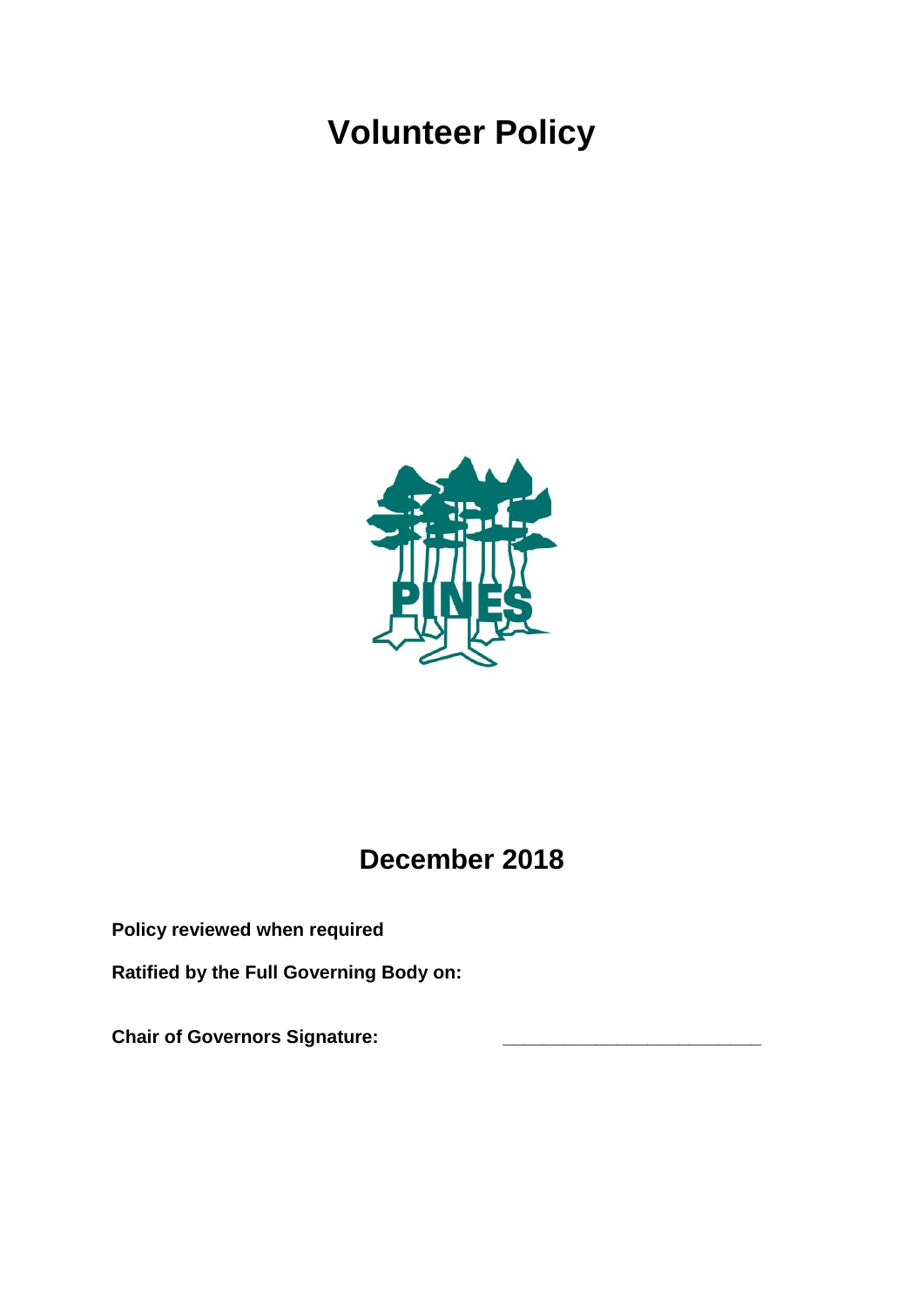**The Governing Body is committed to safeguarding and promoting the welfare of children and young people and expects all staff, volunteers and visitors to share this commitment.**

# **Introduction**

Our school benefits from developing well planned, active parental and community links. Participation by adults in the activities of the school on a voluntary basis helps to achieve this. The Pines believes that volunteers are a welcome resource for helping to raise children's achievement by supporting the work of teaching staff in delivering the curriculum to all pupils. Volunteers bring with them a range of skills and experience which can enhance the learning opportunities of all children without encroaching on the professional teaching responsibilities of the class teacher.

#### **Aim**

The aim of this policy is to establish expectations for both staff and volunteers regarding the work undertaken by volunteers and their conduct whilst in school.

# **Categories of Volunteers**

Volunteers could include any of the following (this list is not exhaustive):

- Members of the Governing Body
- Parents, carers, guardians, elder siblings or Grandparents of Pupils
- Students on Work Experience or Placement
- University Students
- Ex-members of staff
- Local residents
- Staff family members

# **Types of Activities**

Activities volunteers may be engaged in could include any of the following**:**

- Hearing children read
- Working with small groups of children
- Working alongside individual children
- Undertaking art and craft activities with small groups of children
- Working with children on computers
- Preparing resources for a future lesson
- Accompanying school visits
- Escorting children on local walks
- Running or assisting with an after school club
- Social activities such as running a disco
- Fund raising activities such as running a cake stall or Summer Fair
- Interviewing children on a governor visit
- Helping at lunchtime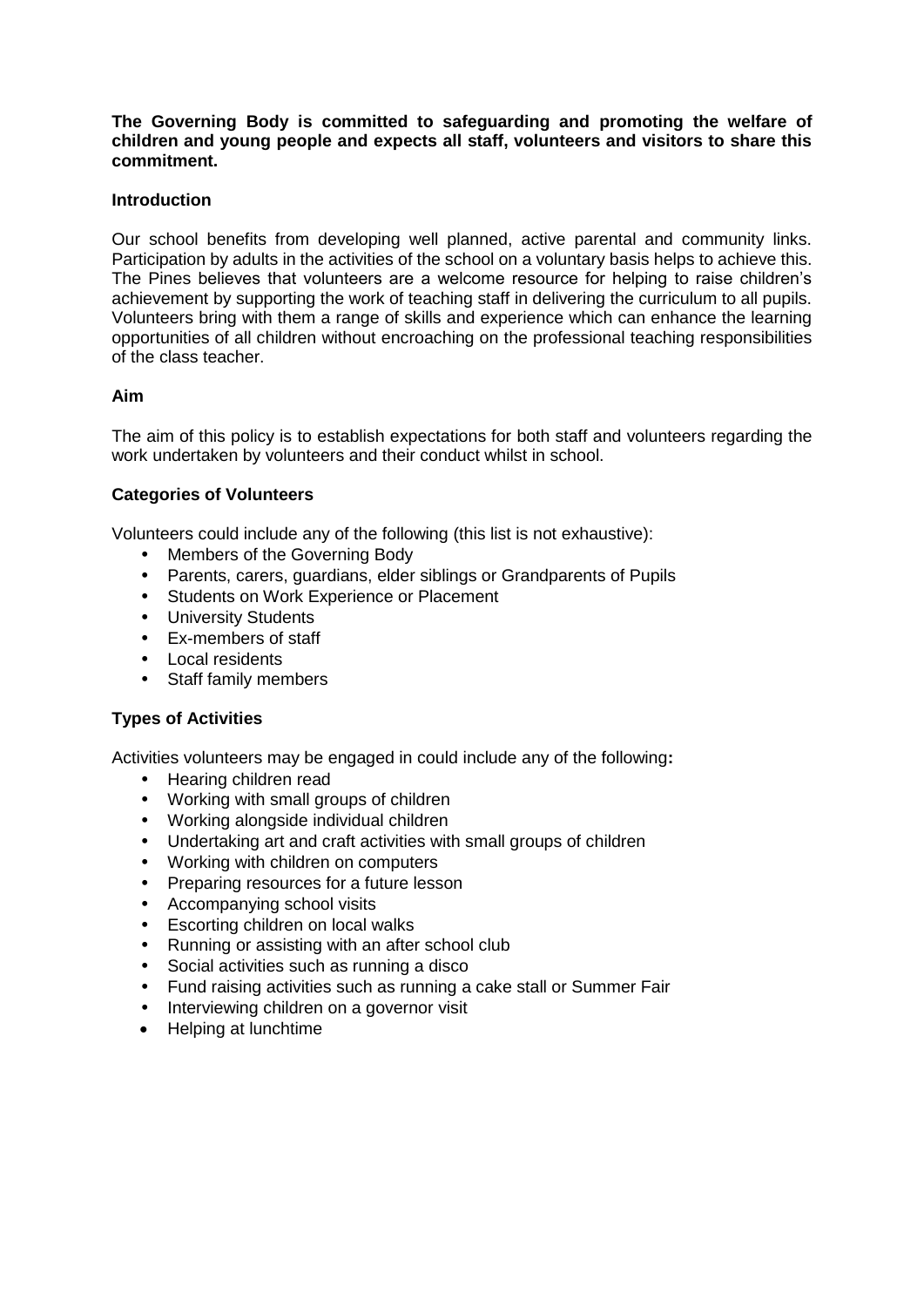# **Becoming a Volunteer**

Anyone wishing to work as a volunteer who will be in school on a regular basis or a one-off occasion completing a work placement should request a **Volunteer Application Form** from the school office. This should be completed and returned with the necessary original Identity documents to facilitate a DBS (Disclosure and Barring Service) clearance check if required. Where the volunteering is a placement linked to a course of study the cost of the DBS (if required) will be met by the volunteer (or his/her college).

The Headteacher (or staff member with delegated responsibility) will interview the potential volunteer and an appropriate placement will be agreed. This will be in a class which has no family connection to the applicant. A regular day and time will be agreed and the applicant will be expected to sign all relevant documentation (appendix to this policy).

An entry will be made on the school's **Safeguarding Central Record** and a file maintained with the confidential details of the volunteer which will be retained by school for 7 years after the volunteer resigns from their volunteering responsibilities.

The exceptions to this are:

- Work Experience Students or University Placements who apply via their educational establishment as it is expected that all necessary safeguarding checks have been carried out by the educational establishment before arriving at The Pines. The student will be expected to sign a confidentiality agreement and will not be placed in a class with any family connection.
- One-off volunteers i.e. assisting with a school walk, a fund raising event or a school visit will not require a DBS. Care should be taken to ensure these volunteers do not have sole responsibility for a group of children or provide any form of intimate care.
- If there is any doubt as to the level of checks required, a decision should be sought from the Headteacher.

# **Information on the Role of a Volunteer**

All volunteers should have access to this policy. Volunteers should also have access to the following polices which are all available from the school's website www.thepinesspecialschool.com

- Health and Safety Policy
- Data Protection Policy
- Safeguarding & Child Protection Policy
- Safeguarding Guidance
- Equal Opportunity Policies
- **Behaviour Policy**
- ICT Acceptable Use Policy (where regular access to the school's computer network is necessary)

# **School Values**

All adults who work in school are expected to work and behave in such a way as to promote our school values which are as follows*:*

- Protect We endeavour to create an atmosphere where our pupils feel safe.
- Inspire We inspire our children to be the best they can.
- Nurture We nurture our children's individuality.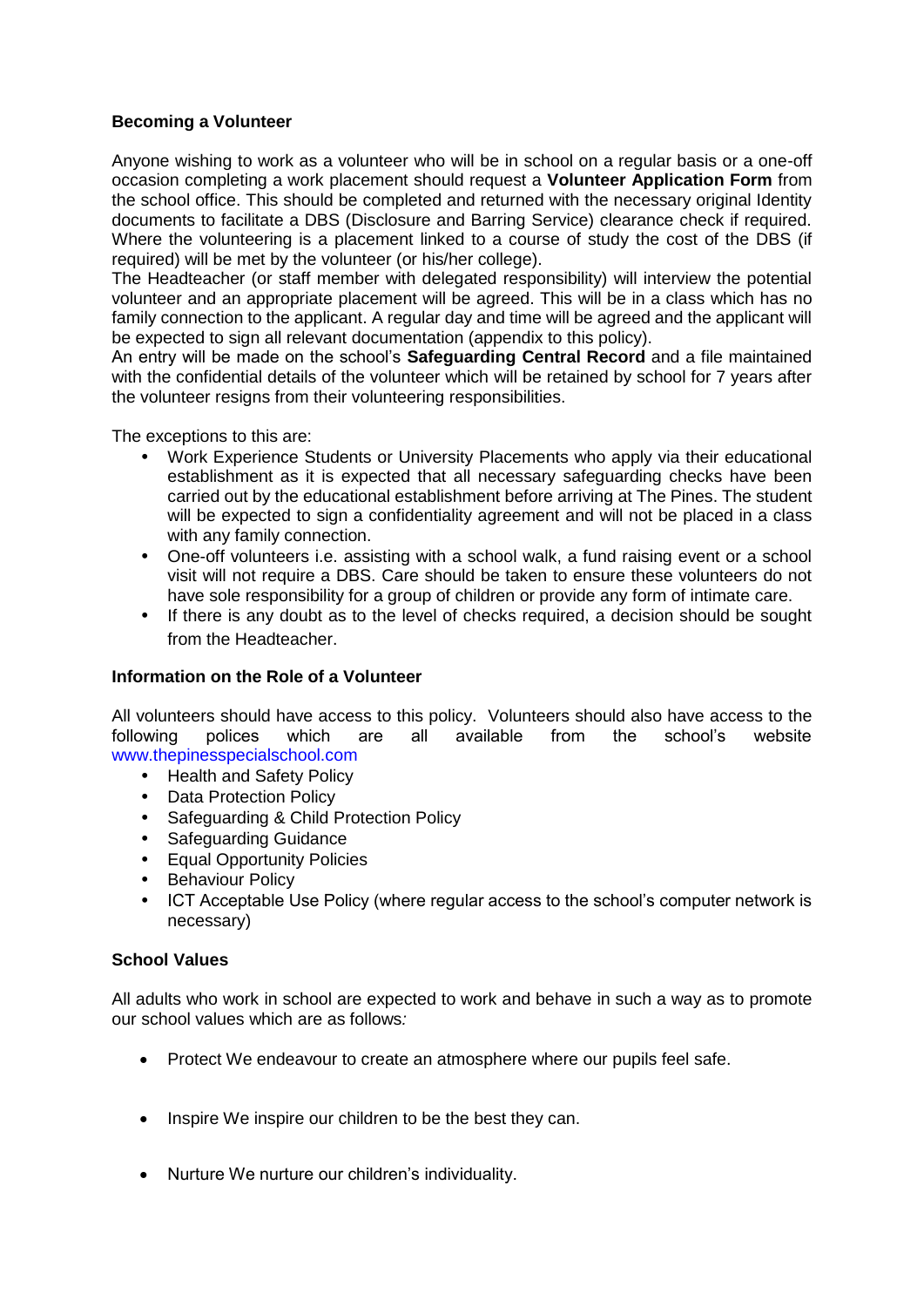- Embrace We embrace our differences and give everyone a chance. Everyone is precious and included in our school.
- Succeed We celebrate all achievements, no matter how big or small!

# **Volunteers' Expectations from School**

Volunteers in school should expect to:

- be recognised for their valuable contribution to the learning experience for the children they support
- be assigned worthwhile tasks
- access to any school policies or procedures that are relevant to their role
- access any training that is necessary for the success of their activities

#### **School's Expectations from Volunteers**

School expects all volunteers to:

- Adhere to the name protocol for staff.
- Adhere to the school's Health & Safety Policy, Safeguarding Policy, Data Protection Policy, and ICT Acceptable Use (where appropriate).
- Work under the supervision and direction of staff.
- Be role models for the children they work with.
- Wear appropriate, smart but casual dress (no jeans).
- Refer any behavioural or safeguarding concerns to the class teacher and not to attempt to deal with any such issues themselves.
- Use the staffroom but be reminded of school policies as stated above.
- Commit to a regular window of time to allow teachers to plan activities to include the volunteer.
- Be familiar with school evacuation procedure and follow staff instruction.

# **Security**

All volunteers must sign in and out and wear a visitor badge for the duration of their volunteering session.

#### **Absence**

Volunteers are required to inform the school, before 8.00 a.m., if you are unable to attend when you are expected. If you are called away in the event of an emergency while volunteering, please let the class teacher / office know before you leave the premises.

#### **Confidentiality**

Volunteers are reminded that all information on individual pupils and members of staff is confidential and that the sharing of data is protected under the General Data Protection Regulations 2018.

They are not permitted to discuss children's or staff member's issues with other professionals in the school. Volunteers who break this confidentiality rule will be asked to leave.

There may be instances where volunteers MUST pass information to the headteacher or class teacher. These include incidents where the child is bullied or when a child discloses he or she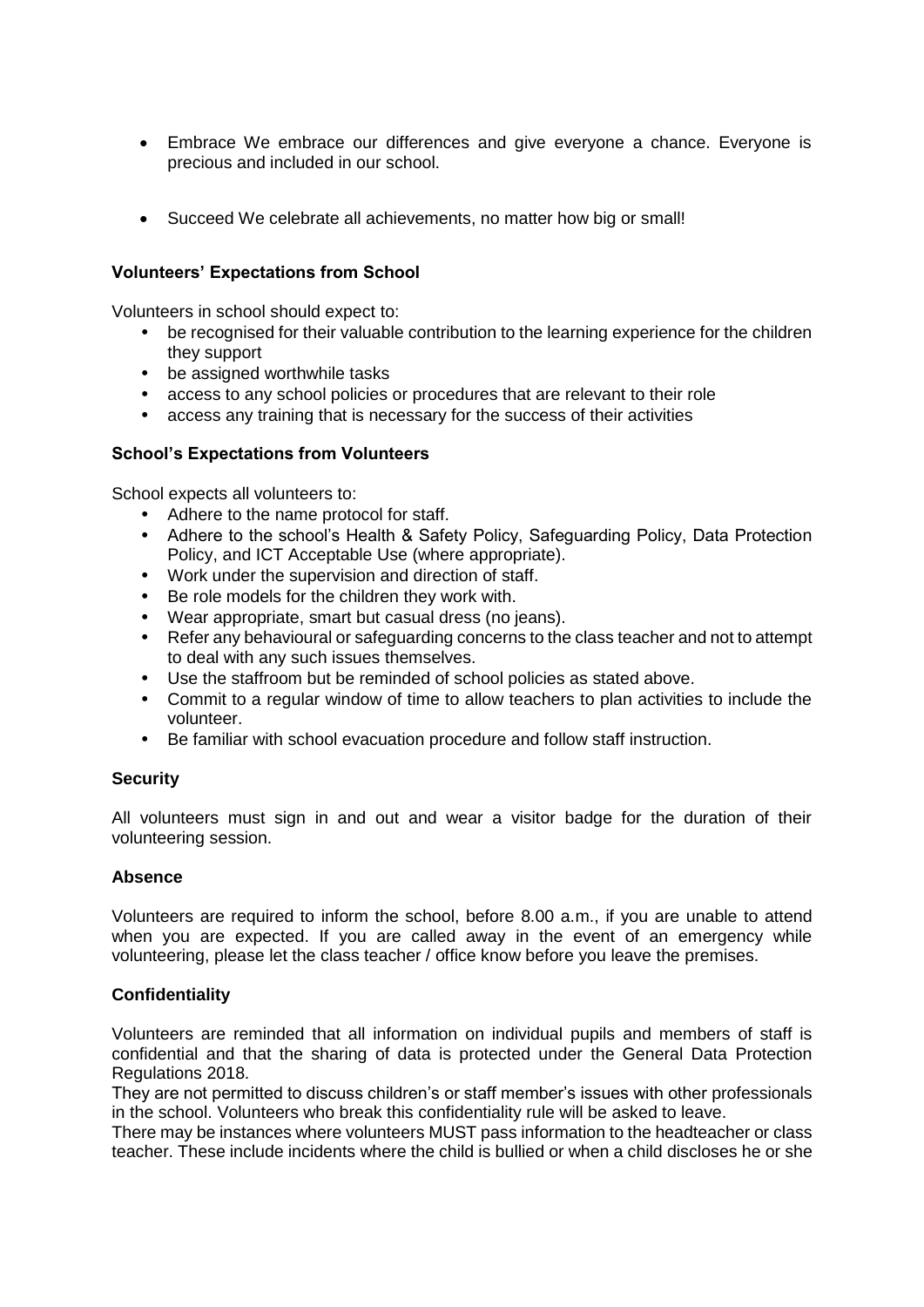is being harmed in any way. Volunteers are advised not to report this to the child's parents / carers and inform the class teacher as soon as possible.

### **Internet use and social networking**

Volunteers are expected to behave in an ethical and lawful manner with regard to the use of the internet and emails.

Care and attention should be taken while using social networking sites. Use of these sites should not involve communication regarding your employment at this school or any activities which may bring the school into disrepute and / or may cause us to question your suitability to work with children.

Volunteers must not attempt to contact pupils via social media or email, or make arrangements to meet outside of school.

#### **Equal Opportunities**

At The Pines, we do not tolerate discrimination on the grounds of age, disability, race, ethnic background, colour, religion, gender, sexual orientation or marital, social or financial status. All volunteers are required to make a commitment to this policy and treat everyone with respect at all times.

#### **Complaints Procedure**

Any complaints made by a volunteer or about a volunteer will be referred to the Headteacher (or a delegated staff member) for investigation.

The Headteacher (or delegated staff member in her absence) reserves the right to take the following action:

- To speak with a volunteer about the complaint or behaviour and seek reassurance it will not be repeated.
- Offer an alternative placement or activity for a volunteer.
- Inform the volunteer that the placement has been withdrawn.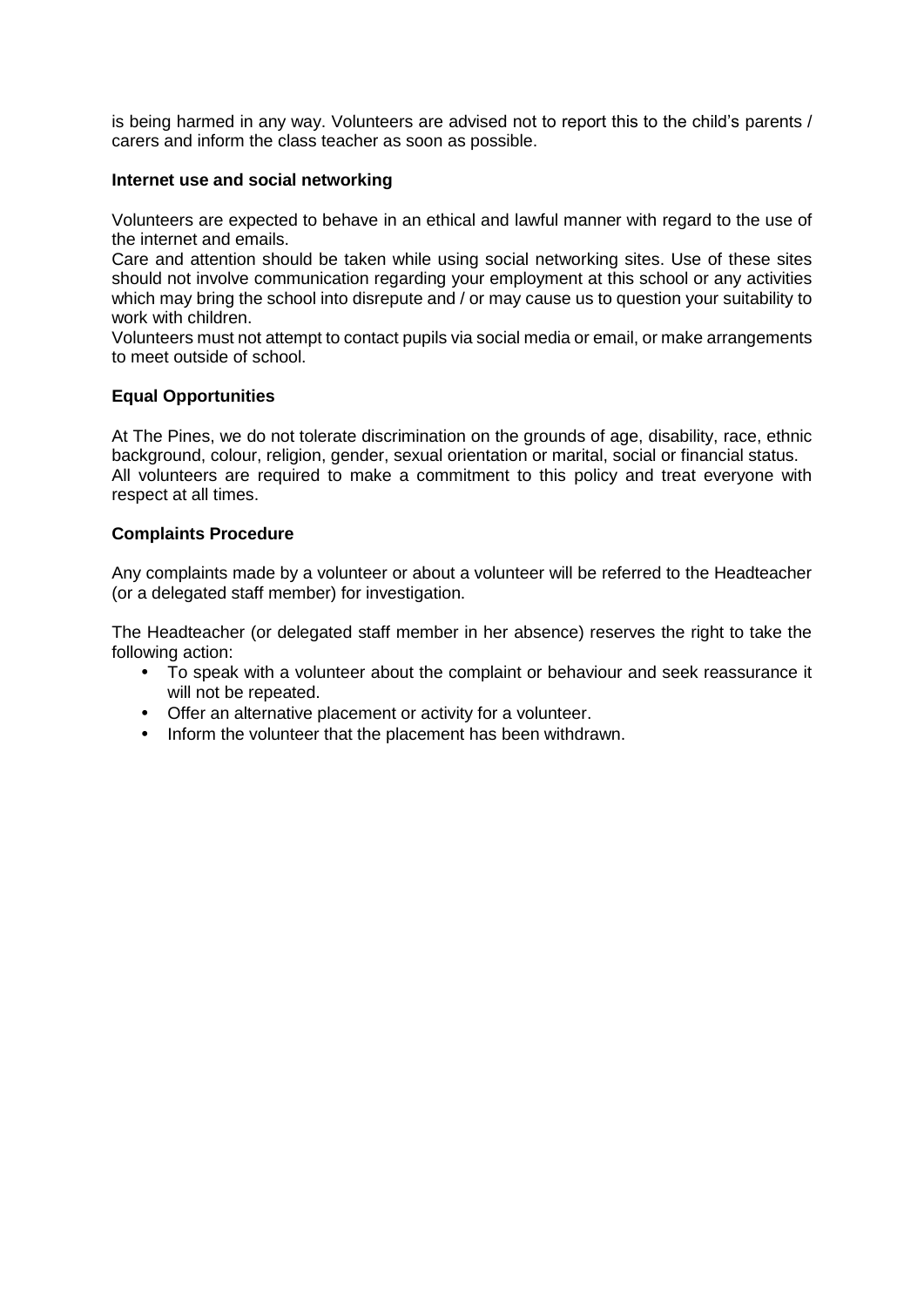# **IN SCHOOL VOLUNTEER AGREEMENT**

Thank you for offering your services as a Volunteer at Grove Primary School. Your offer of help is greatly appreciated and we hope that you will gain much from your experience here.

Please read and sign this Volunteer Agreement Sheet and hand it in at school. You will receive a copy of it for your records.

- I have received a copy of the School's Volunteer Policy
- I agree to support the School's Aims and Core Values
- I agree to treat information I learn from being a Volunteer in School as confidential
- I understand that if necessary, I will undergo a DBS check to advise the school of my suitability as a volunteer

**The information you give will be processed electronically and stored on computer for administrative purposes in accordance with the General Data Protection Regulation (GDPR) 2018 Article 6 'Lawfulness of processing' and Article 9 'Processing of special categories of personal'. Please visit our website or call the school office on 0121 464 6136 for further information about how your data will be processed in accordance with our Privacy Notice.** 

Signed: \_\_\_\_\_\_\_\_\_\_\_\_\_\_\_\_\_\_\_\_\_\_\_\_\_\_\_\_\_

Name:

Date: \_\_\_\_\_\_\_\_\_\_\_\_\_\_\_\_\_\_\_\_\_\_\_\_\_\_\_\_\_\_\_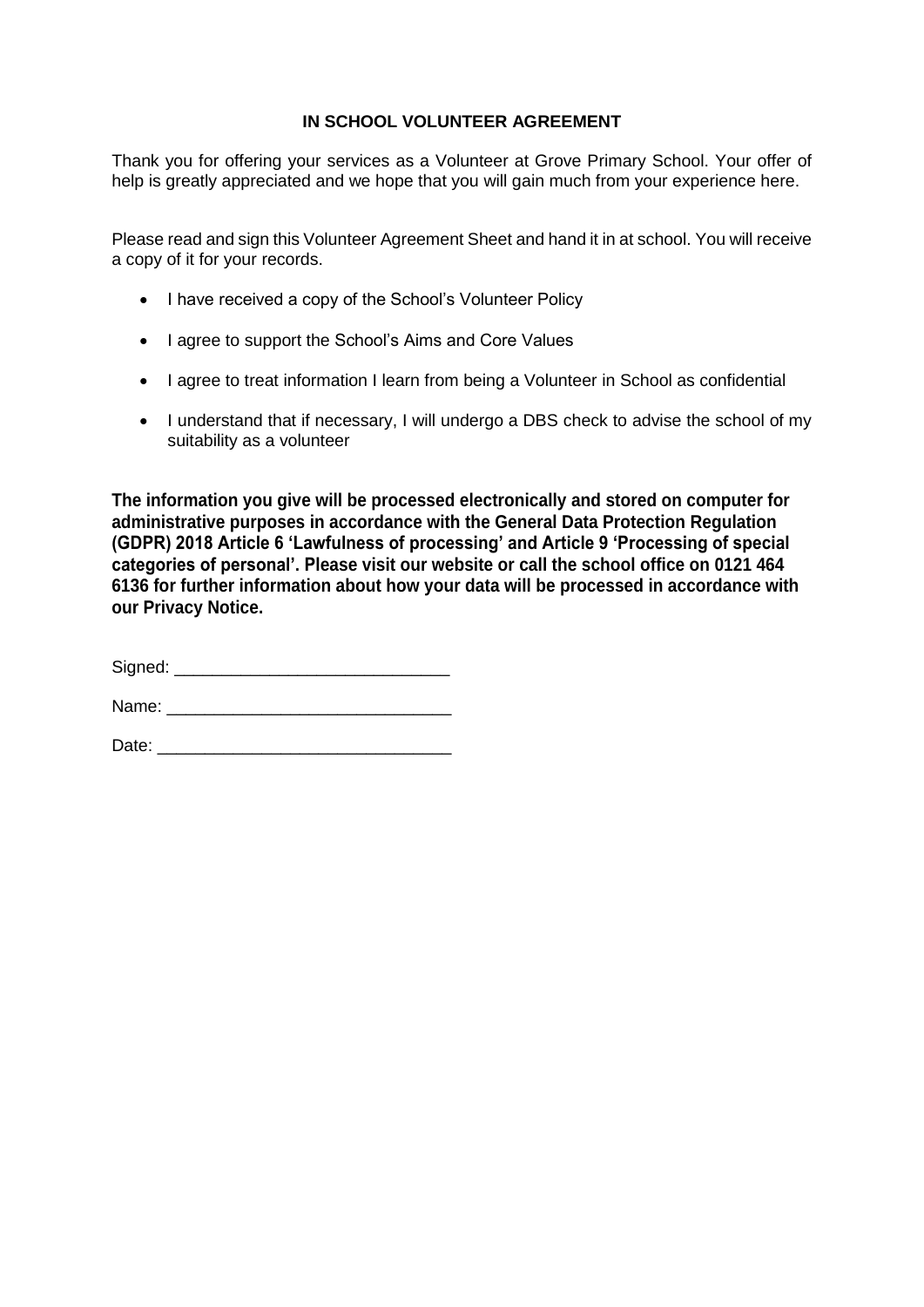# **OFF-SITE VISITS VOLUNTEER AGREEMENT**

School trips are an integral part of learning at our school and afford many children opportunities which are outside their usual experiences. We are pleased that you have come forward as a volunteer helper: you will have an important role to play in the success and safety of this school trip.

Please read and return this form, and sign and return the helper's slip.

This is part of our school's risk assessment planning.

#### **Role of the Volunteer Helper**

- to be responsible and look after, in equal measure, all of the children in your group
- to stay with your allocated group of children, ensuring that their well-being and safety is maintained for the total duration of the school trip
- to promote polite, respectful and courteous behaviour towards each other and members of the general public.
- to ensure that your group keep up with the body of the school visit party, be it walking, entering or exiting from transportation or following speakers for the trip
- to contact your child's class teacher/member of staff if there are issues with first aid, safety and/or behaviour

#### **Working alongside school staff**

School staff expect volunteer helpers to:

- comply with all of the above whilst being under the direct line management of school staff
- show a commitment to their group, an interest in the focus of the visit and assist children in their learning by helping them to read signs/labels/information, asking questions that encourage children to think about the task and help to explain areas of interest
- follow guidance from the school staff

#### **What is not permitted**

- Volunteer helpers are not allowed to bring additional siblings on the school trip.
- Volunteer helpers are not allowed to re-organise school visit groups.
- Volunteer helpers are not allowed to smoke, drink alcohol or engage in any illegal practices.
- Volunteer helpers are not permitted to take photographs of children.